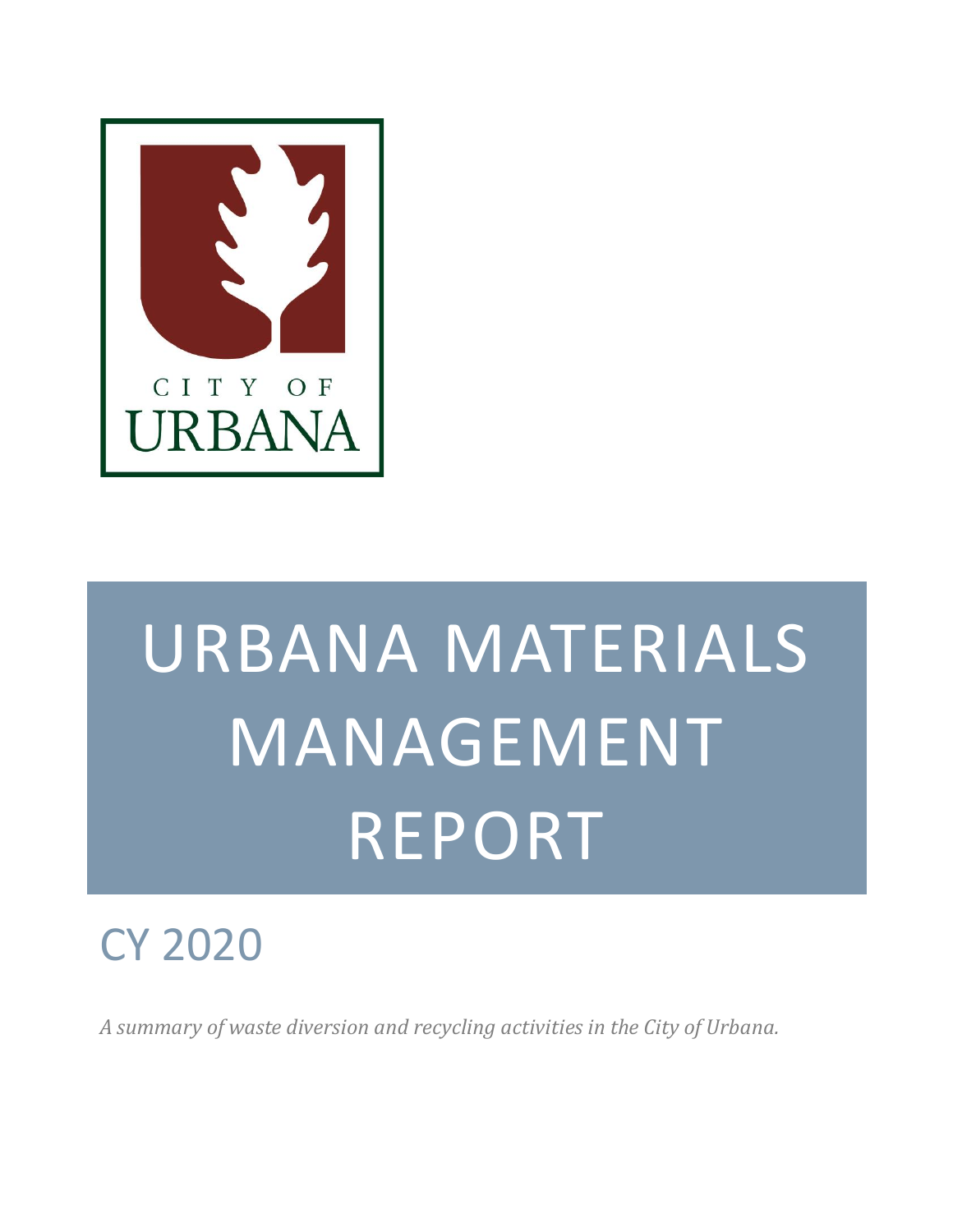#### **Diversion Rate**

In 2020, there was a total of 59,100 tons of materials *generated* in Urbana. This includes garbage, recycled construction & demolition (C&D) debris, commodity recycling from households, and landscape materials composted. Data was compiled using the totals that haulers provide the City, along with data from divisions within the Urbana Public Works department. Of the total materials generated, 31,008 tons were landfilled; 27,308 tons were recycled, including C&D; and 784 tons were composted. Urbana's waste diversion rate in 2020 was 48%. Below is a look at recycled, composted, and landfilled tonnages for the past ten years:



The City began tracking data in 2011 when licensed garbage haulers in Urbana were required to provide the quantity of garbage, recycling (including C&D) and landscape debris collected on an annual basis.

Since 2011 recycling (including C&D) has increased fivefold, landscape materials received for composting has decreased 88%, and garbage landfilled has remained consistent at an average annual rate of 28,000 tons.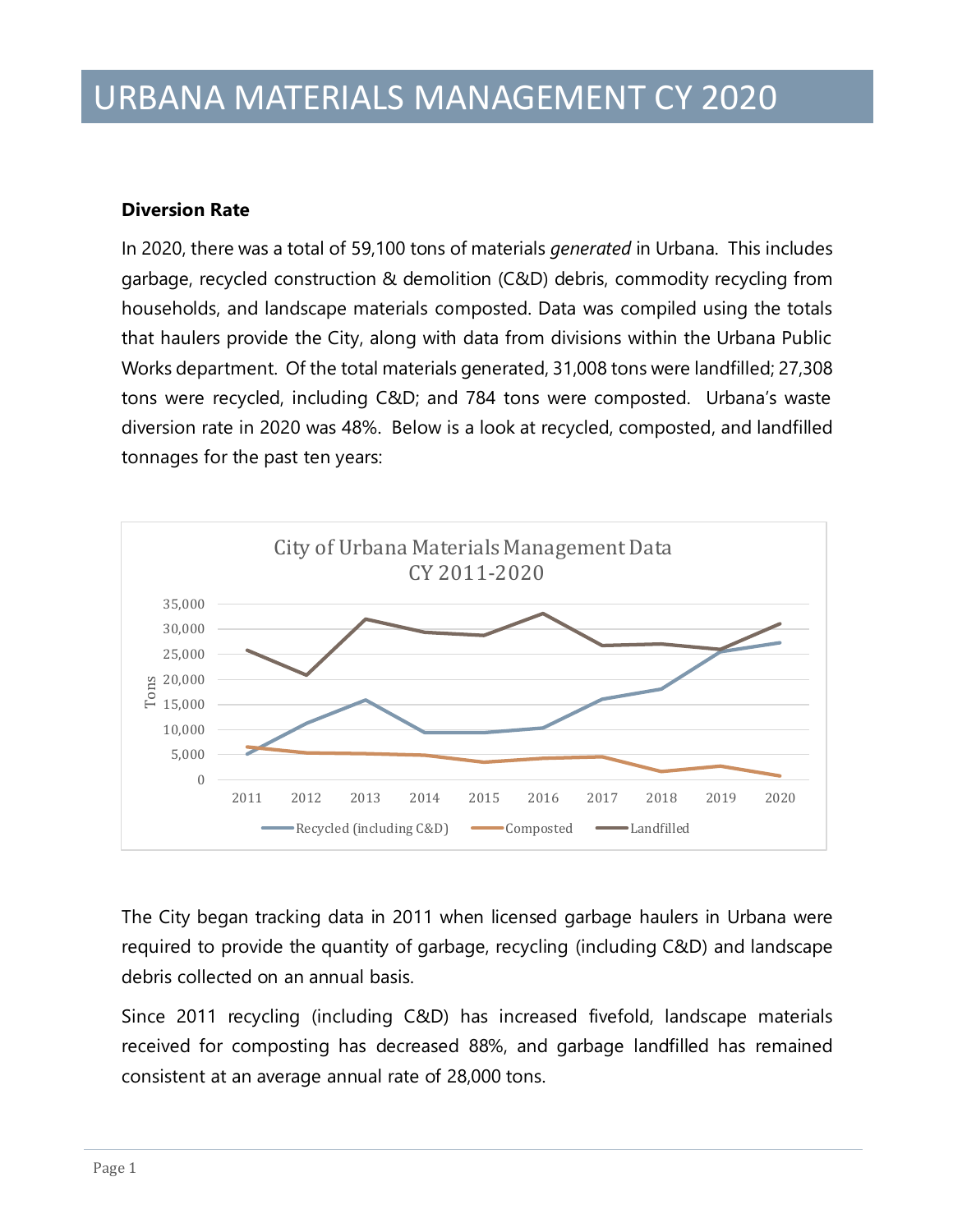The diversion rate for the past ten years averages 40%. The chart below shows the diversion rate (%) per year.



#### **Participation Rate: Curbside U-Cycle Program**

The participation rate in the curbside U-Cycle program has been tracked since 2014. In 2014, the participation rate was 69%. In 2020 the participation rate rose to 82%, a 13% increase since 2011. Participation rate is calculated by dividing the total number of single-family through four-plex households in Urbana by the number of households that have requested a U-Cart or recycling bin (historically). Participation rate assumes those households with recycling receptacles are setting out recycling semi-frequently (averaging twice per month).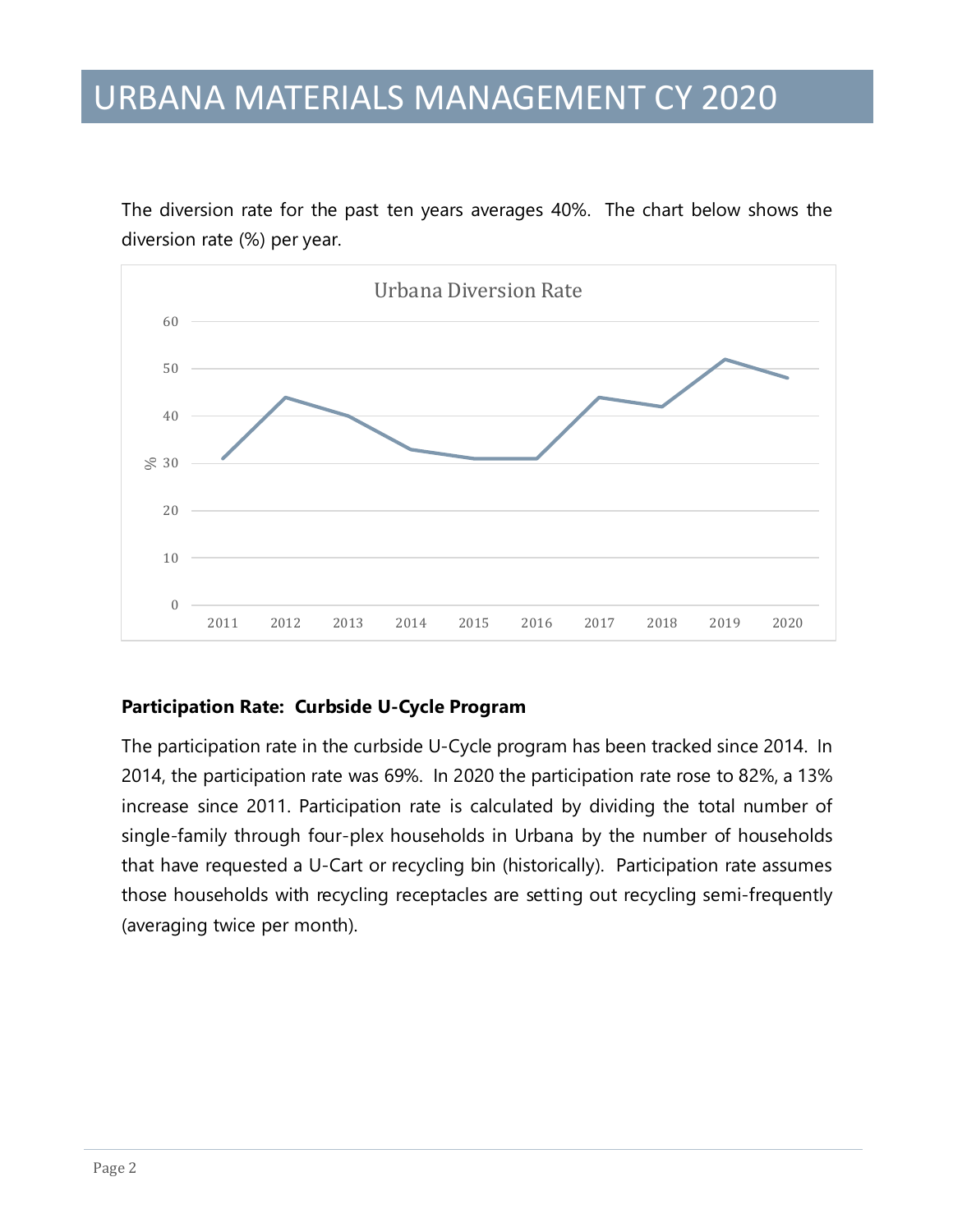

#### **Environmental Impacts**

In 2020 the curbside and multifamily U-Cycle programs recycled a combined 3,942 tons (or 7,884,000 lbs.) of commingled recycling, averaging 329 tons of recyclables collected and processed per month. Calendar year 2020 saw the highest recycling rates in the U-Cycle program for both curbside and multifamily households to date. The positive environmental impacts of recycling were assessed using an environmental impact calculator provided by Montgomery County, Maryland. Here are what the results found: By recycling more than 5.7 million pounds of paper and more than 2.1 million pounds of plastics, glass and metals in the U-Cycle program in 2020

- 787,218 trees were saved
- 11.7 million gallons (or nearly 280,00 barrels) of oil were conserved
- 106 million kWh of electricity was saved
- 237 million gallons of water was preserved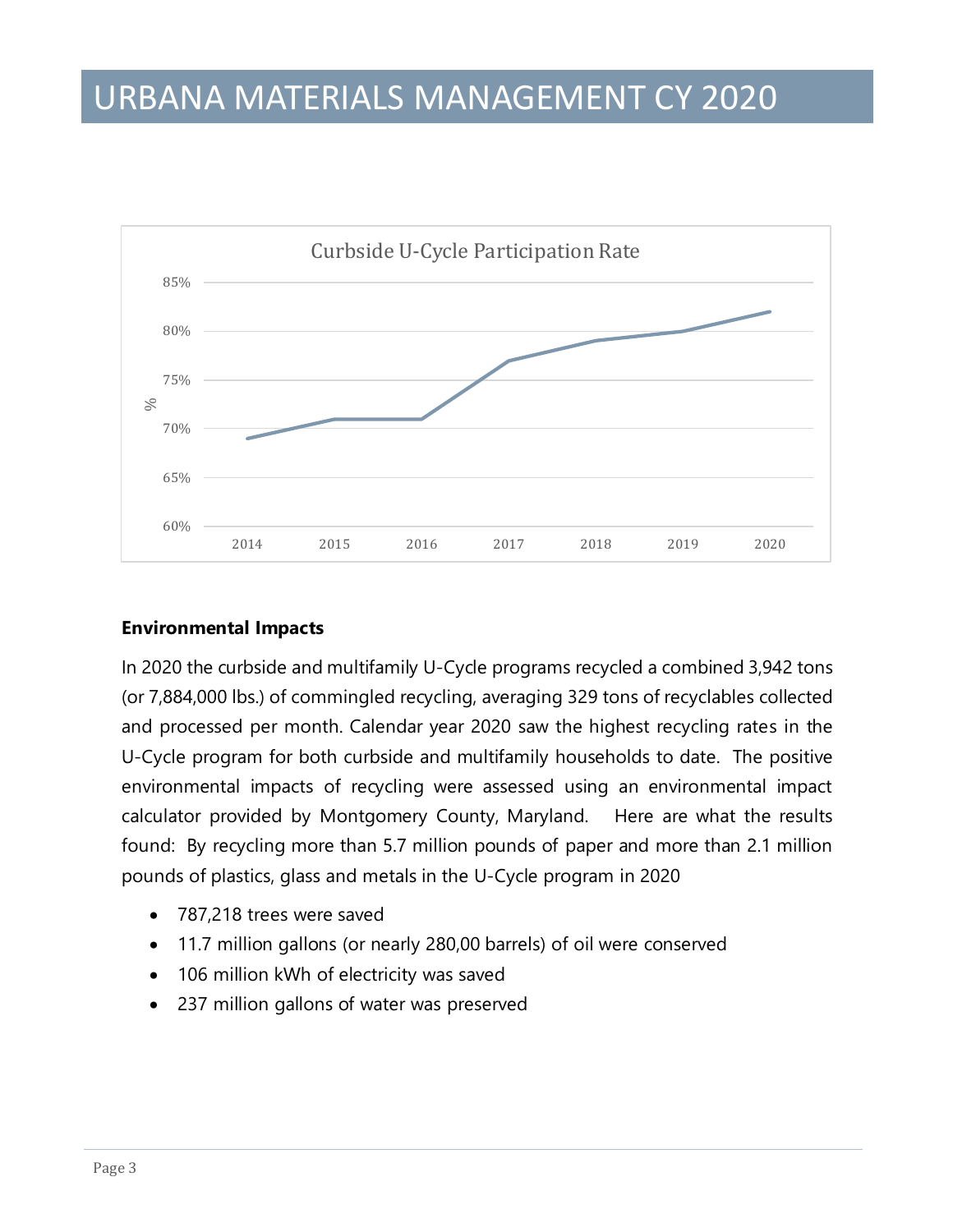| <b>Environmental Footprint Calculator</b>                                                             |                                    | <b>Residents</b>                                                                                    | Multi-family                      | <b>Businesses</b> |
|-------------------------------------------------------------------------------------------------------|------------------------------------|-----------------------------------------------------------------------------------------------------|-----------------------------------|-------------------|
| How much of an impact do you make when you recycle? Enter how much material you recycle<br>each week: |                                    |                                                                                                     |                                   |                   |
| <b>Mixed Paper</b><br>5702000                                                                         | Commingled<br>Materials<br>2182000 | <b>Scrap Metal</b><br># of pounds                                                                   | <b>Electronics</b><br># of pounds |                   |
| By recycling the amount of materials above, you would help save the following each year:              |                                    |                                                                                                     |                                   |                   |
|                                                                                                       |                                    |                                                                                                     |                                   |                   |
| NUMBER OF TREES<br>787,218                                                                            |                                    | <b>6ALLONS OF OIL AND HOURS OF ELECTRICITY GALLONS OF WATER</b><br>11,739,432106,003,721237,388,515 |                                   |                   |

#### **Economic Impacts**

In 2020, the average annual household garbage collection cost in Urbana was \$17.40/month or \$208.80 annually. The average recycling collection cost in Urbana was \$3.25/month or \$39/annually.

#### Solid Waste Disposal

- Average garbage disposed in Illinois = 2,088 lbs./person/year
- Average number of people per people per household = 1.92
- Average annual household garbage disposed = 4,009 lbs. per household per year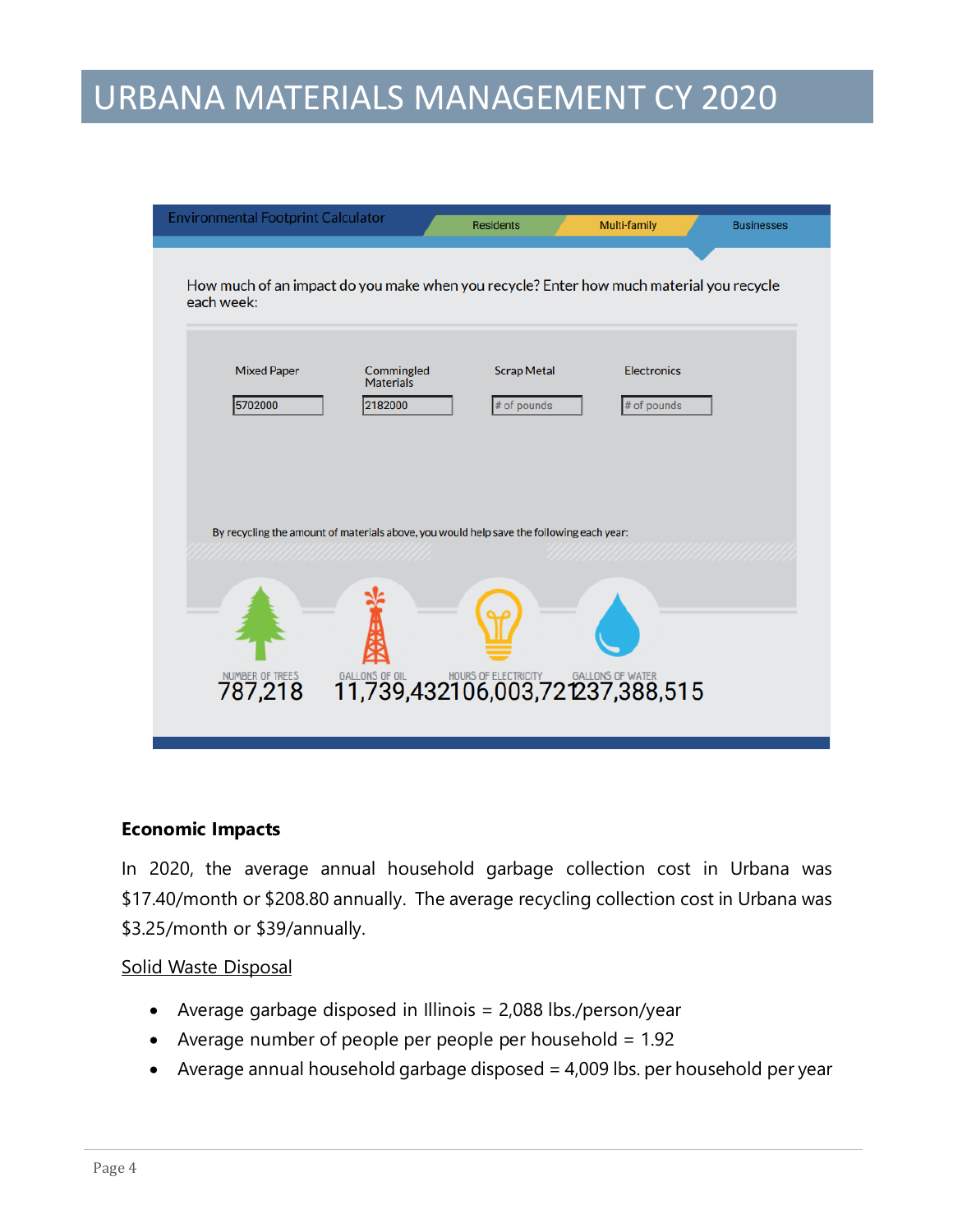$(2,088$  lbs./person/year x 1.92/HH = 4,009 lbs./household/year)

\*https://igpa.uillinois.edu/sites/igpa.uillinois.edu/files/reports/IR10- 09\_Waste\_&\_Recycling.pdf (Institute of Government & Public Affairs Report (2010))

#### Curbside Solid Waste Landfilled

- Curbside housing units 8,498
- Curbside Solid Waste Landfilled/Year (Est.) = 17,034 tons

(8,498 HH x 4,009 lbs./HH/year = 34,068,482 lbs. / 2000 = 17,034 tons)

Curbside Households Garbage Cost (Based on hauler prices, not tipping fees)

• Estimated at \$1,774,382 per year

(8,498 HH x \$208.80/annual (avg.) = \$1,774,382)

• Cost per ton  $=$  \$120/ton

(\$1,774,382 / 17,034 tons = \$104/ton)

• Cost per pound  $=$  \$0.05/lb.

 $($120/ton / 2000 = $0.06/lb.)$ 

Multifamily Solid Waste Landfilled

- Multifamily Housing Units = 9,911
- Multifamily Solid Waste Landfilled/Year (Est.) = 19,867 tons

(9,911 units x 4,009 lbs./HH/year = 39,733,199 lbs. / year / 2000 = tons)

Multifamily Households Garbage Cost (Based on hauler prices, not tipping fees)

• Estimated at \$1,228,568 per year

(9,911 units x \$10.33\*/unit/month (avg.)) x 12 months = \$1,228,568 per year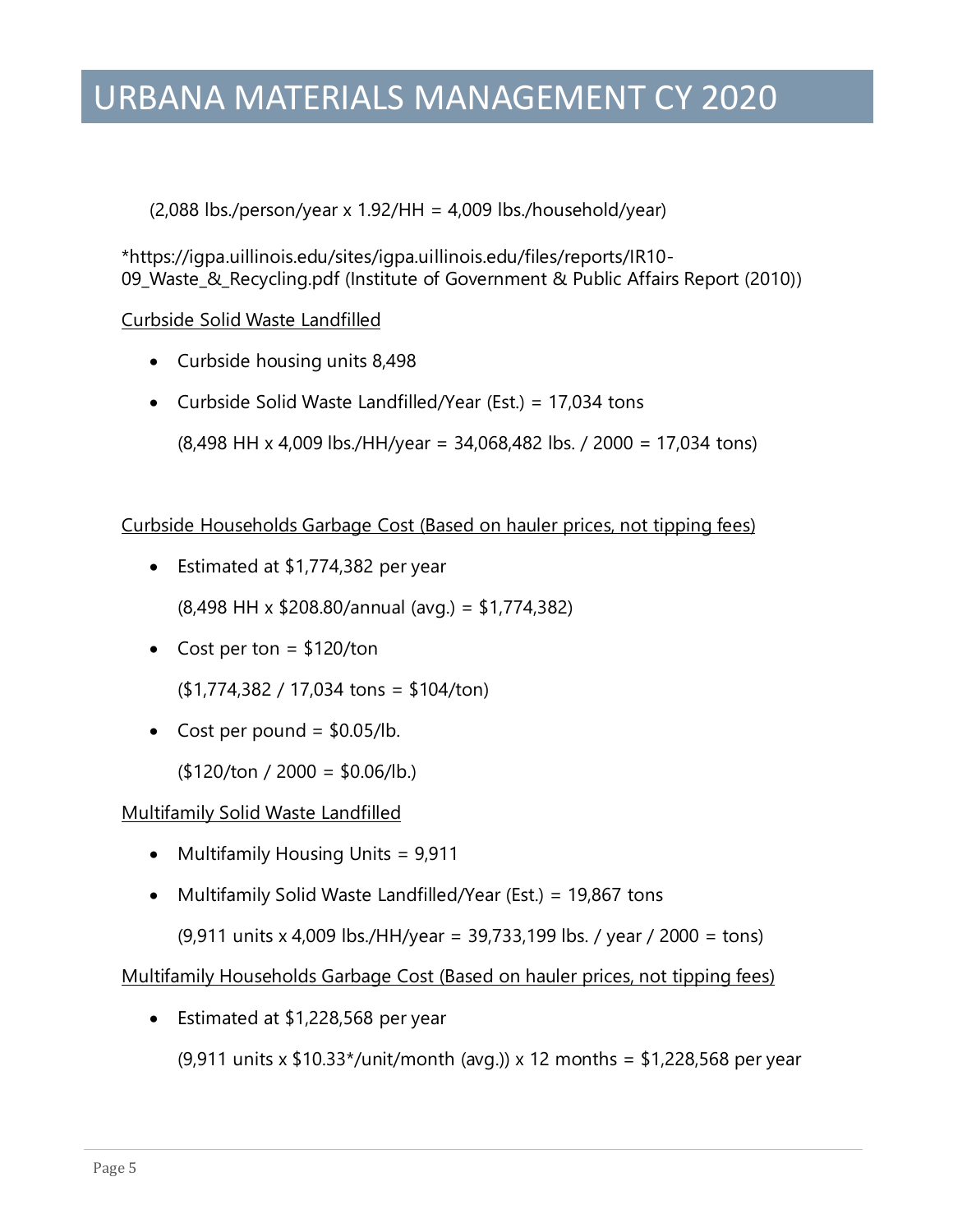• Cost per ton  $=$  \$62/ton

(\$1,228,568/19,867 tons = \$62)

• Cost per pound  $=$  \$0.03/lb.

(\$62 per ton / 2000 = \$0.03/lb.)

\*https://www.hennepin.us/-/media/hennepinus/your-government/projectsinitiatives/documents/multifamily-waste-study-2017.pdf

#### Curbside Recycling Costs

- Annual contractual cost in CY 2020 = \$153,056
- Tons of curbside recyclables collected in CY 2020 = 2,324 tons
- Cost per ton  $=$  \$66/ton

(\$153,056 / 2,324 tons - \$66/ton)

• Cost per pound  $=$  \$0.03/lb.

 $($66/2000 = $0.03/lb.)$ 

#### Multifamily Recycling Costs

- Annual contractual cost in CY 2020 = \$172,964
- Tons of multifamily recyclables collected in CY 2020 = 1,618 tons
- Cost per ton  $=$  \$107/ton

(\$172,964/1,618 tons - \$107/ton)

• Cost per pound  $=$  \$0.05/lb.

 $($107/2000 = $0.05/lb.)$